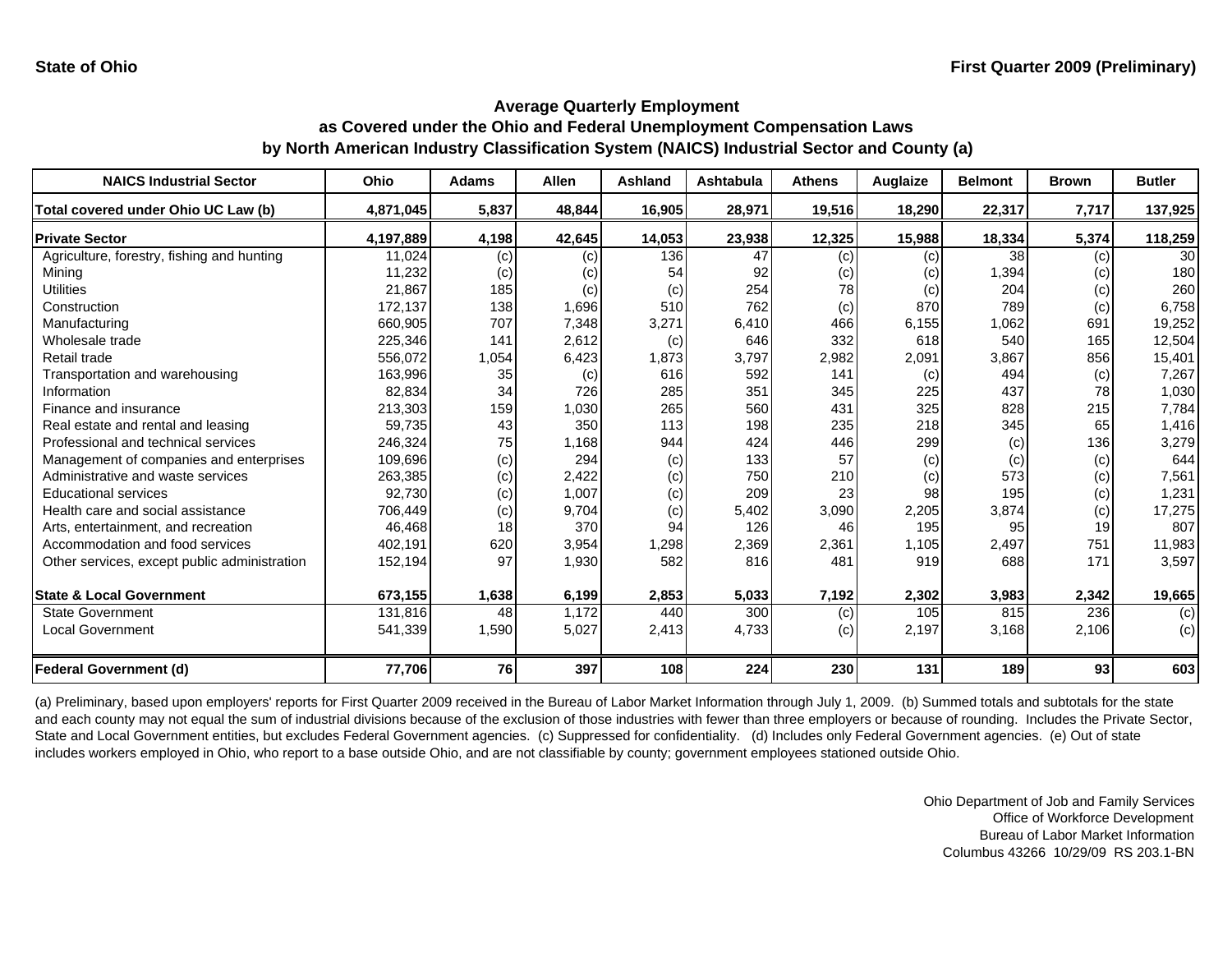| <b>NAICS Industrial Sector</b>               | Carroll | Champaign | <b>Clark</b> | <b>Clermont</b> | <b>Clinton</b> | Columbianal | Coshocton | Crawford        | Cuyahoga | <b>Darke</b> |
|----------------------------------------------|---------|-----------|--------------|-----------------|----------------|-------------|-----------|-----------------|----------|--------------|
| Total covered under Ohio UC Law (b)          | 5,327   | 9,644     | 47,816       | 52,746          | 22,185         | 28,602      | 10,422    | 13,200          | 680,052  | 16,687       |
| <b>Private Sector</b>                        | 4,295   | 7,696     | 41,071       | 45,034          | 18,903         | 24,157      | 8,893     | 11,175          | 597,473  | 14,422       |
| Agriculture, forestry, fishing and hunting   | 20      | (c)       | 365          | (c)             | (c)            | 106         | 51        | (c)             | 205      | (c)          |
| Mining                                       | 64      | (c)       | 44           | (c)             | (c)            | 198         | 153       | (c)             | 328      | (c)          |
| <b>Utilities</b>                             | 43      | (c)       | (c)          | 519             | (c)            | 117         | 449       | (c)             | 1,558    | 47           |
| Construction                                 | 177     | 249       | 1,051        | 2,417           | 216            | 872         | 183       | 307             | 18,424   | 808          |
| Manufacturing                                | 1,157   | 2,779     | 6,673        | 4,962           | 3,585          | 5,618       | 2,643     | 3,604           | 72,814   | 3,608        |
| Wholesale trade                              | 92      | 321       | (c)          | 2,186           | (c)            | 981         | 153       | 538             | 36,372   | 745          |
| Retail trade                                 | 812     | 1,140     | 5,921        | 9,381           | 1,683          | 3,877       | 1,188     | 1,290           | 63,050   | 1,904        |
| Transportation and warehousing               | 230     | (c)       | 2,561        | 1,630           | 7,883          | 856         | 284       | (c)             | 20,438   | 942          |
| Information                                  | 36      | 91        | 313          | 1,196           | 298            | 135         | 81        | 67              | 14,381   | 126          |
| Finance and insurance                        | 62      | 228       | 2,643        | 3,450           | 591            | 668         | 249       | 580             | 42.677   | 579          |
| Real estate and rental and leasing           | 52      | 94        | 438          | 690             | 196            | 176         | 64        | 81              | 12,305   | 145          |
| Professional and technical services          | 87      | 146       | 1,020        | 2,219           | 183            | 489         | (c)       | 381             | 44,359   | (c)          |
| Management of companies and enterprises      | (c)     | (c)       | 889          | 369             | 118            | 76          | (c)       | (c)             | 17,446   | (c)          |
| Administrative and waste services            | (c)     | (c)       | 1,780        | 1,751           | 414            | 1,116       | 537       | (c)             | 38,518   | 523          |
| <b>Educational services</b>                  |         | (c)       | 817          | 518             | (c)            | 282         | 31        | (c)             | 21,155   | 49           |
| Health care and social assistance            | 697     | (c)       | 8,085        | 5,354           | (c)            | 5,183       | 1,605     | (c)             | 115,943  | 2,216        |
| Arts, entertainment, and recreation          | 61      | 108       | 336          | 552             | 44             | 211         | 89        | 45              | 8,133    | 123          |
| Accommodation and food services              | 424     | 758       | 4,341        | 6,006           | 1,148          | 2,253       | 642       | 1,094           | 48,495   | 996          |
| Other services, except public administration | 211     | 296       | 1,942        | 1,794           | 306            | 941         | 308       | 414             | 20,870   | 553          |
| <b>State &amp; Local Government</b>          | 1,032   | 1,948     | 6,745        | 7,712           | 3,281          | 4,445       | 1,530     | 2,025           | 82,579   | 2,265        |
| <b>State Government</b>                      | 33      | 62        | 248          | 649             | 181            | 341         | 50        | 153             | 4,854    | 49           |
| <b>Local Government</b>                      | 999     | 1,886     | 6,497        | 7,063           | 3,100          | 4,104       | 1,480     | 1,872           | 77,725   | 2,216        |
| <b>Federal Government (d)</b>                | 52      | <b>76</b> | 703          | 305             | 172            | 596         | 89        | 95 <sub>l</sub> | 16,861   | 118          |

(a) Preliminary, based upon employers' reports for First Quarter 2009 received in the Bureau of Labor Market Information through July 1, 2009. (b) Summed totals and subtotals for the state and each county may not equal the sum of industrial divisions because of the exclusion of those industries with fewer than three employers or because of rounding. Includes the Private Sector, State and Local Government entities, but excludes Federal Government agencies. (c) Suppressed for confidentiality. (d) Includes only Federal Government agencies. (e) Out of state includes workers employed in Ohio, who report to a base outside Ohio, and are not classifiable by county; government employees stationed outside Ohio.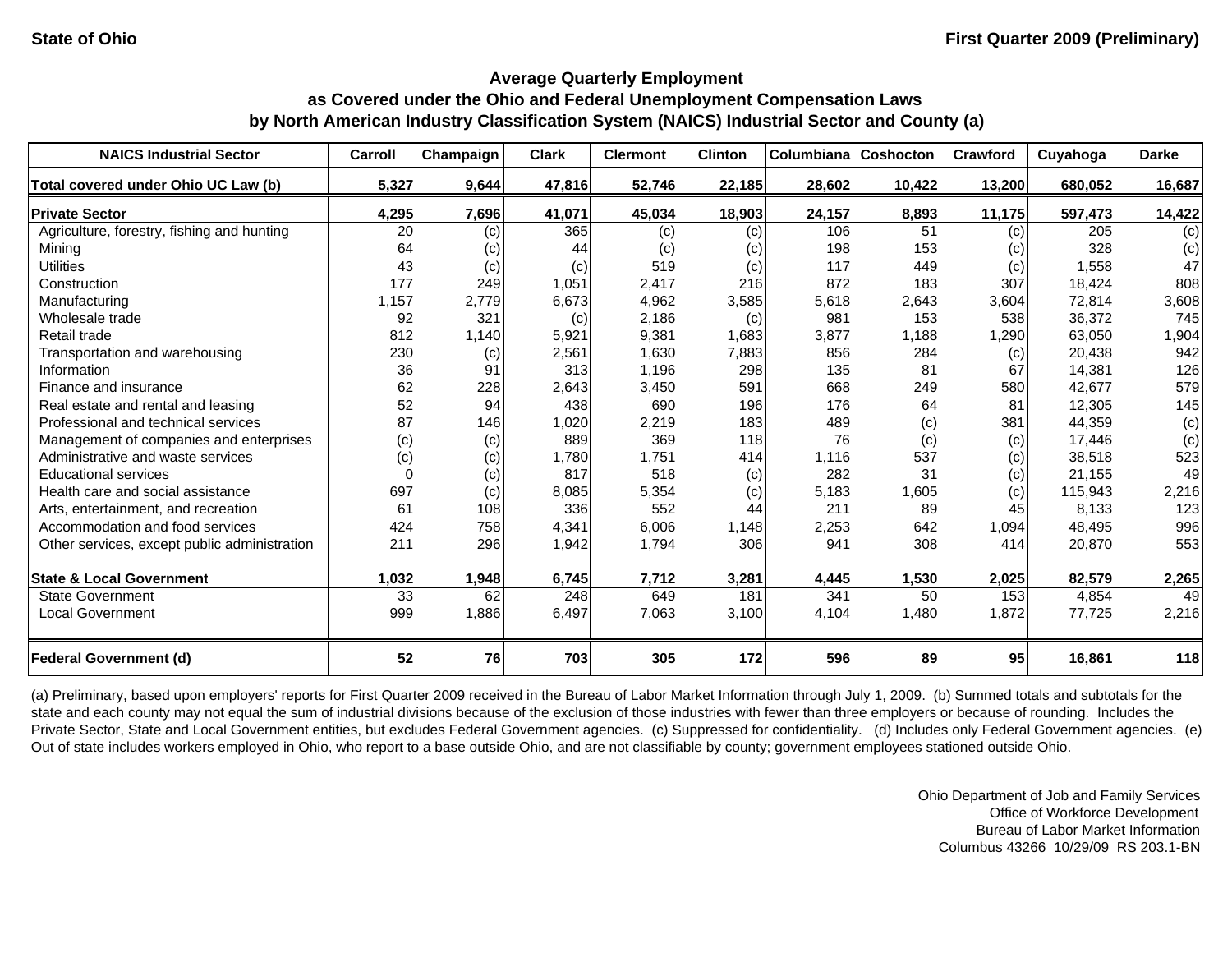| <b>NAICS Industrial Sector</b>               | <b>Defiance</b> | <b>Delaware</b> | Erie   | <b>Fairfield</b> | <b>Fayette</b> | <b>Franklin</b>  | <b>Fulton</b> | <b>Gallia</b> | Geauga | Greene |
|----------------------------------------------|-----------------|-----------------|--------|------------------|----------------|------------------|---------------|---------------|--------|--------|
| Total covered under Ohio UC Law (b)          | 15,554          | 67,394          | 31,656 | 38,148           | 11,194         | 641,111          | 17,504        | 11,382        | 31,301 | 54,148 |
| <b>Private Sector</b>                        | 13,566          | 60,040          | 26,389 | 30,124           | 9,450          | 542,494          | 14,838        | 9,446         | 27,294 | 44,705 |
| Agriculture, forestry, fishing and hunting   | 44              | 162             | (c)    | 42               | 22             | $\overline{278}$ | 186           | (c)           | (c)    | (c)    |
| Mining                                       |                 | 38              | (c)    | 38               |                | 190              |               | (c)           | (c)    | (c)    |
| <b>Utilities</b>                             | 26              | 128             | (c)    | 199              | (c)            | 2,855            | (c)           | 870           |        | (c)    |
| Construction                                 | 394             | 2,097           | 698    | 1,567            | 220            | 19,730           | 532           | 572           | 1,536  | 1,451  |
| Manufacturing                                | 4,121           | 5,876           | 4,705  | 4,670            | 2,077          | 36,727           | 6,329         | 554           | 7,710  | 3,296  |
| Wholesale trade                              | 473             | 2,580           | 1,246  | 958              | (c)            | 28,033           | 803           | 187           | 1,682  | 1,041  |
| Retail trade                                 | 2,264           | 9,928           | 4,349  | 6,283            | 2,211          | 67,872           | 1,505         | 1,428         | 4,077  | 9,378  |
| Transportation and warehousing               | 447             | 2,400           | (c)    | 536              | 1,165          | 33,749           | (c)           | 229           | 471    | (c)    |
| Information                                  | 276             | 878             | 374    | 311              | 57             | 15,104           | 114           | 69            | 171    | 1,459  |
| Finance and insurance                        | 618             | 4,375           | 603    | 828              | 415            | 45,401           | 337           | 370           | 687    | 1,077  |
| Real estate and rental and leasing           | 71              | 782             | 251    | 452              | 80             | 10,737           | 120           | 67            | 227    | 448    |
| Professional and technical services          | 229             | 10,959          | 670    | 1,050            | (c)            | 43,534           | (c)           | (c)           | 1,002  | 7,413  |
| Management of companies and enterprises      | 108             | 402             | 71     | 220              | (c)            | 19,476           | (c)           | (c)           | 189    | 253    |
| Administrative and waste services            | 359             | 2,419           | 760    | 2,613            | 193            | 48,599           | 534           | 308           | 1,276  | 2,806  |
| <b>Educational services</b>                  | (c)             | 1,013           | 308    | 329              | (c)            | 11,933           | (c)           | (c)           | 575    | 1,531  |
| Health care and social assistance            | (c)             | 4,826           | 4,732  | 3,979            | (c)            | 79,220           | (c)           | (c)           | 3,727  | 5,200  |
| Arts, entertainment, and recreation          | 69              | 1,434           | 1,062  | 255              | 119            | 5,643            | 304           | 21            | 347    | 419    |
| Accommodation and food services              | 1,362           | 7,887           | 4,733  | 4,473            | 1,099          | 53,730           | 1,029         | 891           | 2,237  | 6,935  |
| Other services, except public administration | 549             | 1,855           | 837    | 1,320            | 191            | 19,684           | 332           | 273           | 1,152  | 1,100  |
| <b>State &amp; Local Government</b>          | 1,988           | 7,354           | 5,267  | 8,024            | 1,743          | 98,617           | 2,667         | 1,935         | 4,006  | 9,443  |
| <b>State Government</b>                      | 114             | 795             | 1,212  | 738              | 52             | 48,469           | 157           | (c)           | 219    | (c)    |
| <b>Local Government</b>                      | 1,874           | 6,559           | 4,055  | 7,286            | 1,691          | 50,148           | 2,510         | (c)           | 3,787  | (c)    |
| <b>Federal Government (d)</b>                | 111             | 250             | 217    | 263              | 59             | 12,524           | 98            | 92            | 163    | 11,251 |

(a) Preliminary, based upon employers' reports for First Quarter 2009 received in the Bureau of Labor Market Information through July 1, 2009. (b) Summed totals and subtotals for the state and each county may not equal the sum of industrial divisions because of the exclusion of those industries with fewer than three employers or because of rounding. Includes the Private Sector, State and Local Government entities, but excludes Federal Government agencies. (c) Suppressed for confidentiality. (d) Includes only Federal Government agencies. (e) Out of state includes workers employed in Ohio, who report to a base outside Ohio, and are not classifiable by county; government employees stationed outside Ohio.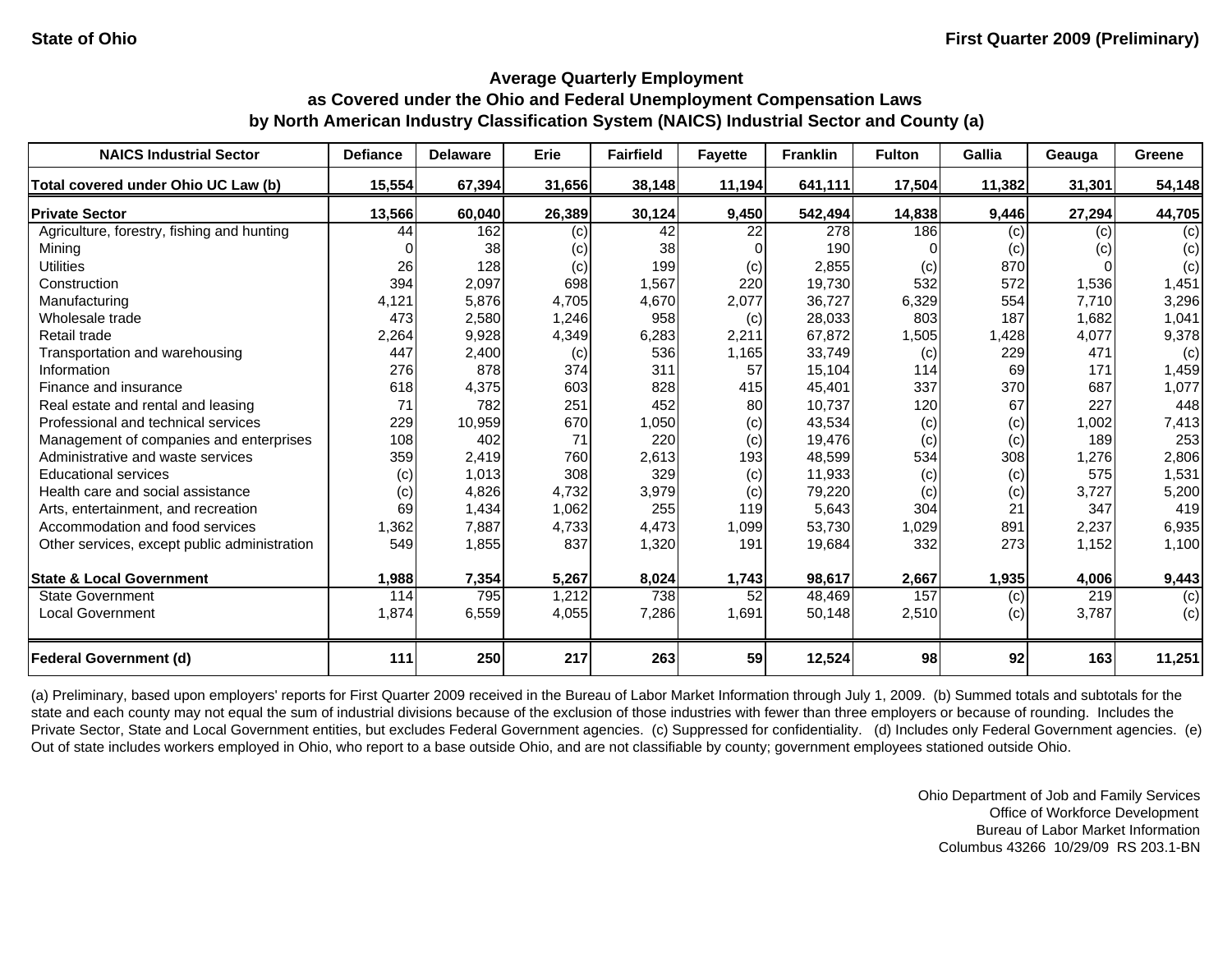| <b>NAICS Industrial Sector</b>               | <b>Guernsey</b> | <b>Hamilton</b> | <b>Hancock</b> | <b>Hardin</b>  | <b>Harrison</b> | Henry    | Highland | <b>Hocking</b>  | <b>Holmes</b> | Huron           |
|----------------------------------------------|-----------------|-----------------|----------------|----------------|-----------------|----------|----------|-----------------|---------------|-----------------|
| Total covered under Ohio UC Law (b)          | 13,218          | 483,474         | 38,874         | 7,877          | 3,263           | 10,163   | 10,284   | 6,367           | 15,899        | 19,111          |
| <b>Private Sector</b>                        | 10,920          | 438,782         | 35,335         | 6,383          | 2,484           | 8,067    | 7,636    | 4,513           | 14,203        | 16,486          |
| Agriculture, forestry, fishing and hunting   | 26              | 161             | 50             | 144            | 22              | (c)      | 23       | <b>20</b>       | 152           | (c)             |
| Mining                                       | 169             | 198             | (c)            | 0              | 349             | (c)      | 42       | 189             | 114           | (c)             |
| <b>Utilities</b>                             | 47              | 1,211           | 112            | 50             | 24              | (c)      | 73       | 9               | (c)           | (c)             |
| Construction                                 | 454             | 19,543          | (c)            | 104            | 71              | 379      | 217      | 236             | 1,645         | 1,016           |
| Manufacturing                                | 2,600           | 52,685          | 9,988          | 1,883          | 478             | 2,689    | 1,786    | 832             | 5,547         | 5,439           |
| Wholesale trade                              | 271             | 24,219          | 967            | 242            | 125             | (c)      | 235      | 53 <sub>l</sub> | 712           | (c)             |
| Retail trade                                 | 1,827           | 45,166          | 5,065          | 900            | 290             | 978      | 1,562    | 804             | 1,790         | 1,895           |
| Transportation and warehousing               | 263             | 10,680          | 2,117          | 154            | 92              | 626      | 137      | 33              | (c)           | 1,105           |
| Information                                  | 132             | 8,739           | 450            | 84             | 17              | 110      | 303      | 61              | 85            | 248             |
| Finance and insurance                        | 259             | 25,229          | 582            | 200            | (c)             | 290      | 411      | 175             | 342           | 436             |
| Real estate and rental and leasing           | 98              | 6,266           | 342            | 57             | (c)             | 72       | 70       | 66              | 32            | 109             |
| Professional and technical services          | 295             | 36,938          | 1,470          | 109            | 36              | 101      | (c)      | 103             | (c)           | 398             |
| Management of companies and enterprises      | 87              | 28,380          | 620            | $\overline{0}$ | (c)             | $\Omega$ | (c)      | $\Omega$        | (c)           | 66              |
| Administrative and waste services            | 298             | 31,407          | 1,085          | 71             | (c)             | 101      | 224      | 110             | 732           | 218             |
| <b>Educational services</b>                  | 53              | 10,983          | 991            | (c)            | (c)             | 66       | (c)      | 21              | (c)           | (c)             |
| Health care and social assistance            | 2,381           | 78,221          | 4,591          | (c)            | (c)             | 1,356    | (c)      | 592             | (c)           | (c)             |
| Arts, entertainment, and recreation          | 39              | 5,896           | 165            | 63             | 21              | 35       | 54       | 47              | 32            | 65              |
| Accommodation and food services              | 1,290           | 36,706          | 3,239          | 845            | 177             | 503      | 834      | 916             | 1,067         | 1,367           |
| Other services, except public administration | 331             | 16,152          | 1,107          | 210            | 49              | 366      | 260      | 245             | 188           | 657             |
| <b>State &amp; Local Government</b>          | 2,298           | 44,691          | 3,539          | 1,494          | 780             | 2,096    | 2,647    | 1,854           | 1,695         | 2,625           |
| <b>State Government</b>                      | 482             | (c)             | 203            | 38             | 35              | 46       | 101      | 347             | 45            | $\overline{78}$ |
| <b>Local Government</b>                      | 1,816           | (c)             | 3,336          | 1,456          | 745             | 2,050    | 2,546    | 1,507           | 1,650         | 2,547           |
| <b>Federal Government (d)</b>                | 120             | 9,392           | 171            | 82             | 70              | 79       | 112      | 51              | 71            | 152             |

(a) Preliminary, based upon employers' reports for First Quarter 2009 received in the Bureau of Labor Market Information through July 1, 2009. (b) Summed totals and subtotals for the state and each county may not equal the sum of industrial divisions because of the exclusion of those industries with fewer than three employers or because of rounding. Includes the Private Sector, State and Local Government entities, but excludes Federal Government agencies. (c) Suppressed for confidentiality. (d) Includes only Federal Government agencies. (e) Out of state includes workers employed in Ohio, who report to a base outside Ohio, and are not classifiable by county; government employees stationed outside Ohio.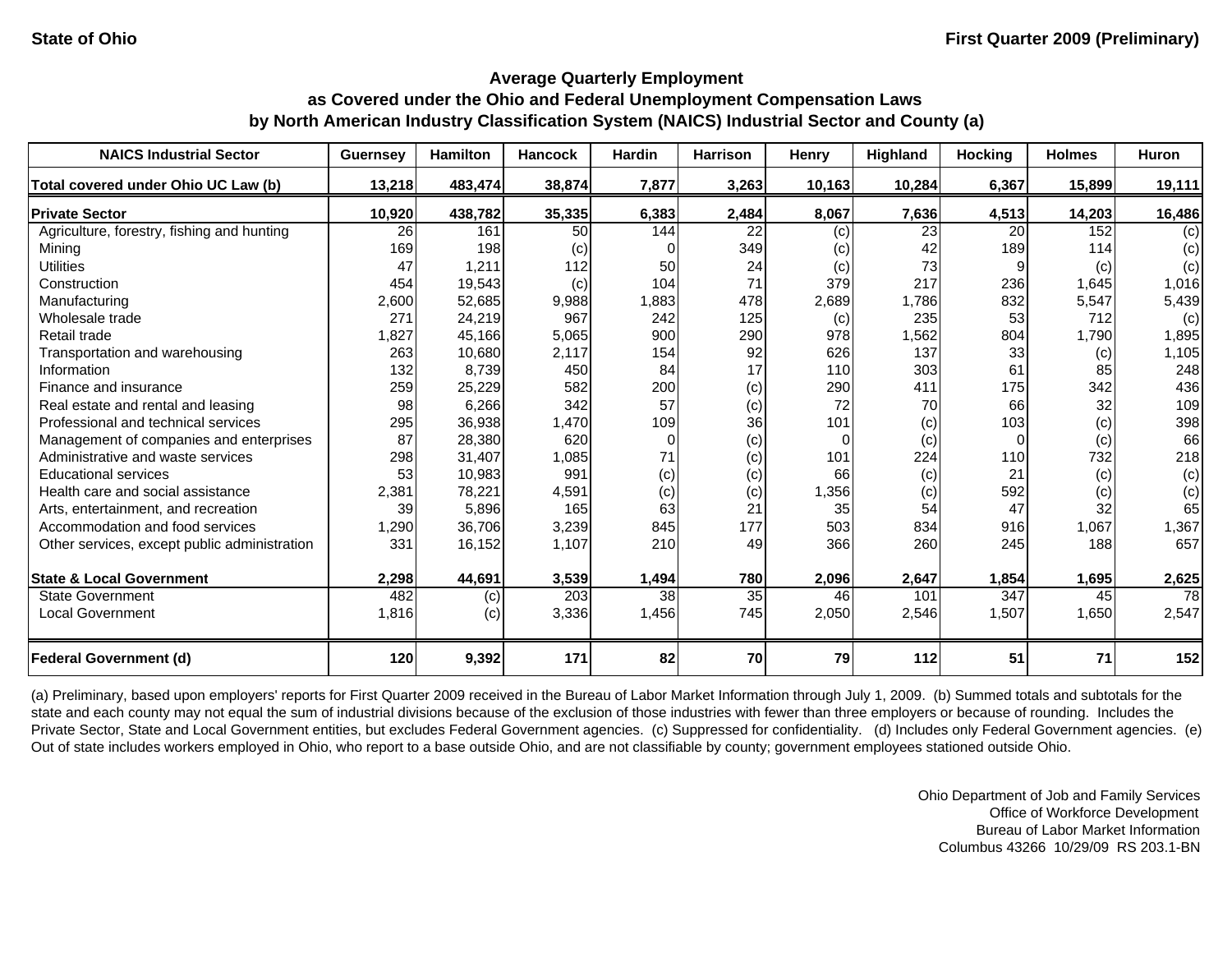| <b>NAICS Industrial Sector</b>               | <b>Jackson</b> | <b>Jefferson</b>  | Knox   | Lake   | Lawrence | Lickina | Logan  | Lorain | Lucas   | <b>Madison</b> |
|----------------------------------------------|----------------|-------------------|--------|--------|----------|---------|--------|--------|---------|----------------|
| Total covered under Ohio UC Law (b)          | 10,851         | 24,734            | 18,482 | 93,940 | 12,136   | 50,411  | 18,900 | 90,819 | 196,918 | 13,369         |
| <b>Private Sector</b>                        | 9,209          | 21,290            | 15,546 | 82,005 | 9,106    | 42,553  | 16,593 | 76,515 | 171,054 | 10,277         |
| Agriculture, forestry, fishing and hunting   | 58             | (c)               | 63     | 506    | (c)      | 430     | 102    | 874    | 331     | 127            |
| Mining                                       | 212            | $\left( c\right)$ | 114    | 285    | (c)      | 126     | 29     | 17     | 95      | $\Omega$       |
| <b>Utilities</b>                             | (c)            | 1,040             | 52     | 2,036  | 109      | 199     | 32     | 378    | 630     | (c)            |
| Construction                                 | 308            | 2,342             | 581    | 3,006  | 686      | 2,528   | 487    | 3,414  | 7,359   | 367            |
| Manufacturing                                | 3,184          | 2,554             | 4,272  | 20,062 | 643      | 6,332   | 5,603  | 17,043 | 19,094  | 2,739          |
| Wholesale trade                              | 176            | 702               | 381    | 4,377  | 187      | 1,442   | 422    | 2,807  | 6,874   | (c)            |
| Retail trade                                 | 1,468          | 2,999             | 2,264  | 13,418 | 2,097    | 6,914   | 1,647  | 12,620 | 23,953  | 1,715          |
| Transportation and warehousing               | (c)            | 1,233             | 140    | 839    | 675      | 1,746   | 1,461  | 1,629  | 7,356   | 984            |
| Information                                  | 84             | 541               | 278    | 772    | 75       | 495     | 117    | 838    | 2,643   | 54             |
| Finance and insurance                        | 302            | 419               | 418    | 2,035  | 280      | 2,388   | 299    | 1,940  | 6,106   | 181            |
| Real estate and rental and leasing           | 70             | 310               | 160    | 850    | 62       | 561     | 180    | 928    | 2,267   | 94             |
| Professional and technical services          | 124            | 469               | 273    | 3,258  | 247      | 1,687   | (c)    | 2,516  | 9,165   | 614            |
| Management of companies and enterprises      | 57             | 30                | 100    | 995    | 51       | 1,249   | (c)    | 762    | 4,060   | 13             |
| Administrative and waste services            | 543            | 754               | 308    | 4.442  | 385      | 2,032   | 1,425  | 4.715  | 10,723  | 632            |
| <b>Educational services</b>                  | 10             | (c)               | 1,163  | 1,681  | 45       | 1,151   | 27     | 2,369  | 4,091   | 64             |
| Health care and social assistance            | 1,248          | (c)               | 2,777  | 10,946 | 2,160    | 6,350   | 1,880  | 12,653 | 38,510  | 1,259          |
| Arts, entertainment, and recreation          | 19             | 88                | 84     | 846    | 30       | 457     | 534    | 590    | 2,444   | 28             |
| Accommodation and food services              | 940            | 1,668             | 1,552  | 8,500  | 1,021    | 4,957   | 1,068  | 7,543  | 17,832  | 882            |
| Other services, except public administration | 255            | 712               | 566    | 3,151  | 331      | 1,511   | 558    | 2,877  | 7,521   | 144            |
| <b>State &amp; Local Government</b>          | 1,642          | 3,444             | 2,936  | 11,935 | 3,029    | 7,858   | 2,307  | 14,304 | 25,864  | 3,093          |
| <b>State Government</b>                      | 188            | 90                | (c)    | 140    | 312      | 1,002   | 85     | 1,177  | 7,635   | 1,319          |
| <b>Local Government</b>                      | 1,454          | 3,354             | (c)    | 11,795 | 2,717    | 6,856   | 2,222  | 13,127 | 18,229  | 1,774          |
| <b>Federal Government (d)</b>                | 76             | 231               | 114    | 443    | 136      | 518     | 147    | 1,145  | 1,925   | 88             |

(a) Preliminary, based upon employers' reports for First Quarter 2009 received in the Bureau of Labor Market Information through July 1, 2009. (b) Summed totals and subtotals for the state and each county may not equal the sum of industrial divisions because of the exclusion of those industries with fewer than three employers or because of rounding. Includes the Private Sector, State and Local Government entities, but excludes Federal Government agencies. (c) Suppressed for confidentiality. (d) Includes only Federal Government agencies. (e) Out of state includes workers employed in Ohio, who report to a base outside Ohio, and are not classifiable by county; government employees stationed outside Ohio.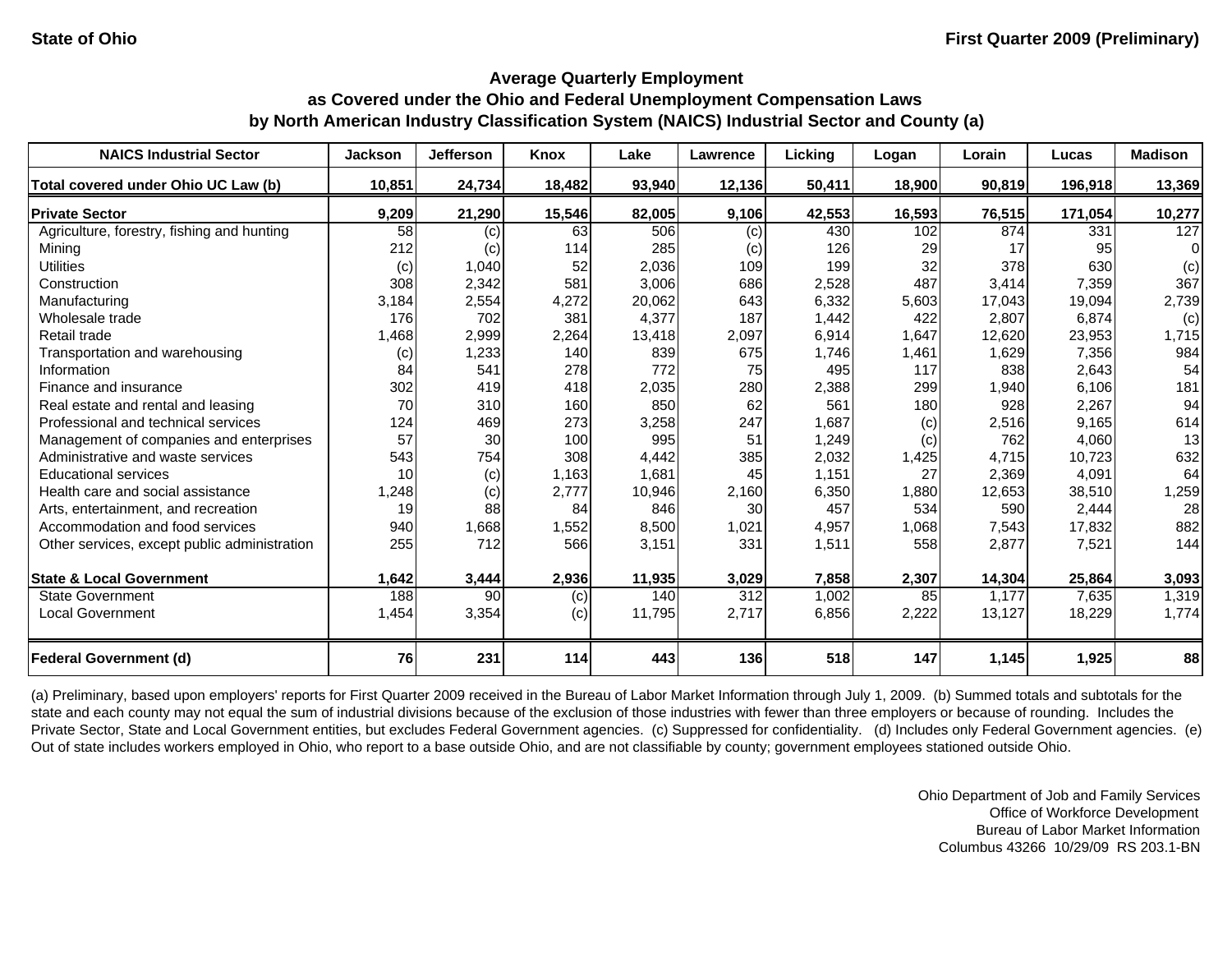| <b>NAICS Industrial Sector</b>               | <b>Mahoning</b> | <b>Marion</b> | <b>Medina</b> | <b>Meigs</b>    | <b>Mercer</b> | Miami  | <b>Monroe</b> | <b>Montgomery</b> | Morgan | <b>Morrow</b> |
|----------------------------------------------|-----------------|---------------|---------------|-----------------|---------------|--------|---------------|-------------------|--------|---------------|
| Total covered under Ohio UC Law (b)          | 94,777          | 24,979        | 55,679        | 3,234           | 16,230        | 37,242 | 3,479         | 240,083           | 2,302  | 4,918         |
| <b>Private Sector</b>                        | 81,171          | 19,200        | 48,349        | 2,200           | 13,614        | 32,280 | 2,707         | 211,095           | 1,610  | 3,292         |
| Agriculture, forestry, fishing and hunting   | 144             | (c)           | 122           | 37              | (c)           | 98     | (c)           | (c)               | (c)    | (c)           |
| Minina                                       | 259             | (c)           | 33            | 104             | (c)           | 42     | 58            | (c)               | (c)    | (c)           |
| <b>Utilities</b>                             | 408             | (c)           | (c)           | (c)             | (c)           | (c)    | 24            | 985               | (c)    | (c)           |
| Construction                                 | 3,773           | 535           | 2,608         | 223             | 813           | 1,416  | 129           | 7,601             | 60     | 177           |
| Manufacturing                                | 8,552           | 6,153         | 8,487         | 98              | 4,675         | 8,922  | (c)           | 26,028            | 418    | 968           |
| Wholesale trade                              | 4,606           | 637           | (c)           | 55              | (c)           | 1,918  | 90            | 8.770             | 59     | 69            |
| Retail trade                                 | 13,190          | 2,702         | 8,153         | 515             | 1,896         | 4,692  | 335           | 23,971            | 278    | 615           |
| Transportation and warehousing               | 3,382           | (c)           | 2,890         | (c)             | 913           | (c)    | 187           | 6,986             | (c)    | (c)           |
| Information                                  | 1.769           | 759           | 427           | (c)             | 185           | 285    | 27            | 9,268             | 28     | 60            |
| Finance and insurance                        | 2,829           | 488           | 1,059         | 131             | 594           | 860    | (c)           | 9,889             | 86     | 82            |
| Real estate and rental and leasing           | 1,128           | 203           | 682           | 12              | 99            | 312    | (c)           | 3,307             | 10     | 24            |
| Professional and technical services          | 3,203           | 340           | 1,943         | (c)             | 285           | (c)    | 35            | 12,716            | 37     | 82            |
| Management of companies and enterprises      | 866             | 162           | 2,527         | (c)             | 17            | (c)    | $\Omega$      | 5,064             |        | (c)           |
| Administrative and waste services            | 6.110           | 688           | 3,020         | 63              | 174           | 1,323  | 39            | 12,993            | 26     | (c)           |
| <b>Educational services</b>                  | 1,476           | 111           | 370           | (c)             | 59            | 159    | (c)           | 7,245             |        | (c)           |
| Health care and social assistance            | 17,093          | 3,136         | 6,451         | (c)             | 1,083         | 4,309  | (c)           | 45,276            | 352    | (c)           |
| Arts, entertainment, and recreation          | 562             | 203           | 606           | (c)             | 111           | 174    | (c)           | 2,141             | (c)    | 34            |
| Accommodation and food services              | 8,563           | 1,674         | 4,851         | (c)             | 1,071         | 3,453  | (c)           | 21,150            | (c)    | 352           |
| Other services, except public administration | 3,255           | 685           | 1,562         | (c)             | 536           | 1,163  | 127           | 7,510             | 41     | 97            |
| <b>State &amp; Local Government</b>          | 13,607          | 5,779         | 7,329         | 1,035           | 2,616         | 4,963  | 772           | 28,988            | 692    | 1,626         |
| <b>State Government</b>                      | 3,509           | 1,431         | 151           | 38 <sup>l</sup> | 157           | 156    | 35            | 1,633             | 52     | 77            |
| Local Government                             | 10,098          | 4,348         | 7,178         | 997             | 2,459         | 4,807  | 737           | 27,355            | 640    | 1,549         |
| <b>Federal Government (d)</b>                | 1,278           | 141           | 352           | 76              | 108           | 211    | 54            | 4,976             | 42     | 63            |

(a) Preliminary, based upon employers' reports for First Quarter 2009 received in the Bureau of Labor Market Information through July 1, 2009. (b) Summed totals and subtotals for the state and each county may not equal the sum of industrial divisions because of the exclusion of those industries with fewer than three employers or because of rounding. Includes the Private Sector, State and Local Government entities, but excludes Federal Government agencies. (c) Suppressed for confidentiality. (d) Includes only Federal Government agencies. (e) Out of state includes workers employed in Ohio, who report to a base outside Ohio, and are not classifiable by county; government employees stationed outside Ohio.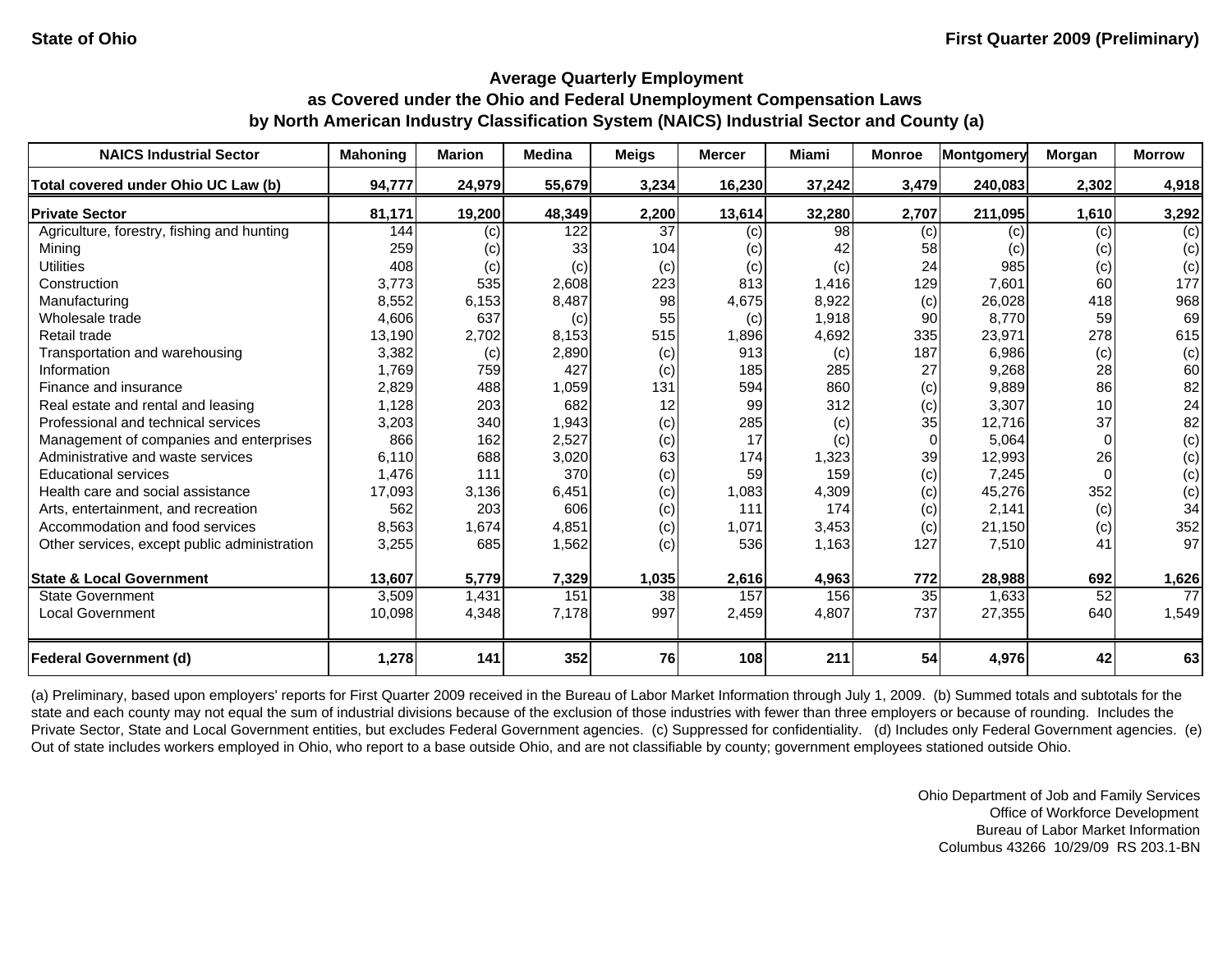| <b>NAICS Industrial Sector</b>               | <b>Muskingum</b> | <b>Noble</b> | <b>Ottawa</b> | Paulding | <b>Perry</b> | Pickaway | <b>Pike</b> | Portage | <b>Preble</b> | <b>Putnam</b>  |
|----------------------------------------------|------------------|--------------|---------------|----------|--------------|----------|-------------|---------|---------------|----------------|
| Total covered under Ohio UC Law (b)          | 31,418           | 2,979        | 11,401        | 4,469    | 5,736        | 13,952   | 9,191       | 49,134  | 9,926         | 10,717         |
| <b>Private Sector</b>                        | 26,529           | 1,980        | 9,346         | 3,361    | 3,826        | 9,681    | 7,486       | 36,775  | 8,096         | 8,902          |
| Agriculture, forestry, fishing and hunting   | 16               | (c)          | (c)           | (c)      | 21           | (c)      | (c)         | 145     | 60            | (c)            |
| Mining                                       | 393              | (c)          | (c)           | (c)      | 213          | (c)      | (c)         | 331     | 34            | (c)            |
| <b>Utilities</b>                             | 218              |              | (c)           | (c)      | 32           | 64       | (c)         | (c)     | (c)           | (c)            |
| Construction                                 | 740              | 77           | 368           | 131      | 340          | 463      | 559         | 1,441   | 314           | 771            |
| Manufacturing                                | 3,948            | 394          | 2,089         | 1,163    | 796          | 2,321    | 2,825       | 9,758   | 2,990         | 2,803          |
| Wholesale trade                              | 1,092            | 116          | (c)           | 144      | 78           | 504      | (c)         | 2,597   | 401           | (c)            |
| Retail trade                                 | 4,702            | 277          | 1,316         | 428      | 585          | 1,470    | 944         | 5,914   | 1,259         | 1,093          |
| Transportation and warehousing               | 1,116            | 70           | 229           | (c)      | 66           | 218      | 103         | (c)     | (c)           | 361            |
| Information                                  | 529              | (c)          | 83            | 24       | 33           | 45       | 42          | 342     | 31            | 75             |
| Finance and insurance                        | 834              | (c)          | 348           | 91       | 191          | 281      | 191         | 748     | 229           | 325            |
| Real estate and rental and leasing           | 269              | (c)          | 141           | 21       | 24           | 105      | 39          | 530     | 67            | 38             |
| Professional and technical services          | 616              | 33           | (c)           | 59       | 93           | (c)      | (c)         | 1,310   | 186           | 514            |
| Management of companies and enterprises      | 70               | (c)          | (c)           | $\Omega$ | (c)          | (c)      | (c)         | 774     | (c)           | $\overline{0}$ |
| Administrative and waste services            | 591              | (c)          | 182           | 41       | (c)          | 508      | 469         | 1,058   | (c)           | 240            |
| <b>Educational services</b>                  | 569              |              | (c)           | (c)      | (c)          | 18       | 27          | 675     | (c)           | 130            |
| Health care and social assistance            | 6,540            | 446          | (c)           | (c)      | (c)          | 1,659    | 1,065       | 3,845   | (c)           | 920            |
| Arts, entertainment, and recreation          | 246              | (c)          | 297           | 14       | 36           | 89       | 12          | 432     | 29            | 50             |
| Accommodation and food services              | 2,916            | (c)          | 1,072         | 188      | 346          | 996      | 563         | 4,504   | 732           | 719            |
| Other services, except public administration | 1,124            | (c)          | 314           | 96       | 153          | 311      | 156         | 1,490   | 257           | 443            |
| <b>State &amp; Local Government</b>          | 4,890            | 1,000        | 2,056         | 1,108    | 1,910        | 4,272    | 1,705       | 12,360  | 1,829         | 1,815          |
| <b>State Government</b>                      | 382              | (c)          | 171           | 34       | 47           | 1,468    | 95          | (c)     | 66            | 61             |
| <b>Local Government</b>                      | 4,508            | (c)          | 1,885         | 1,074    | 1,863        | 2,804    | 1,610       | (c)     | 1,763         | 1,754          |
| <b>Federal Government (d)</b>                | 283              | 27           | 187           | 53       | 66           | 98       | 73          | 300     | 87            | 85             |

(a) Preliminary, based upon employers' reports for First Quarter 2009 received in the Bureau of Labor Market Information through July 1, 2009. (b) Summed totals and subtotals for the state and each county may not equal the sum of industrial divisions because of the exclusion of those industries with fewer than three employers or because of rounding. Includes the Private Sector, State and Local Government entities, but excludes Federal Government agencies. (c) Suppressed for confidentiality. (d) Includes only Federal Government agencies. (e) Out of state includes workers employed in Ohio, who report to a base outside Ohio, and are not classifiable by county; government employees stationed outside Ohio.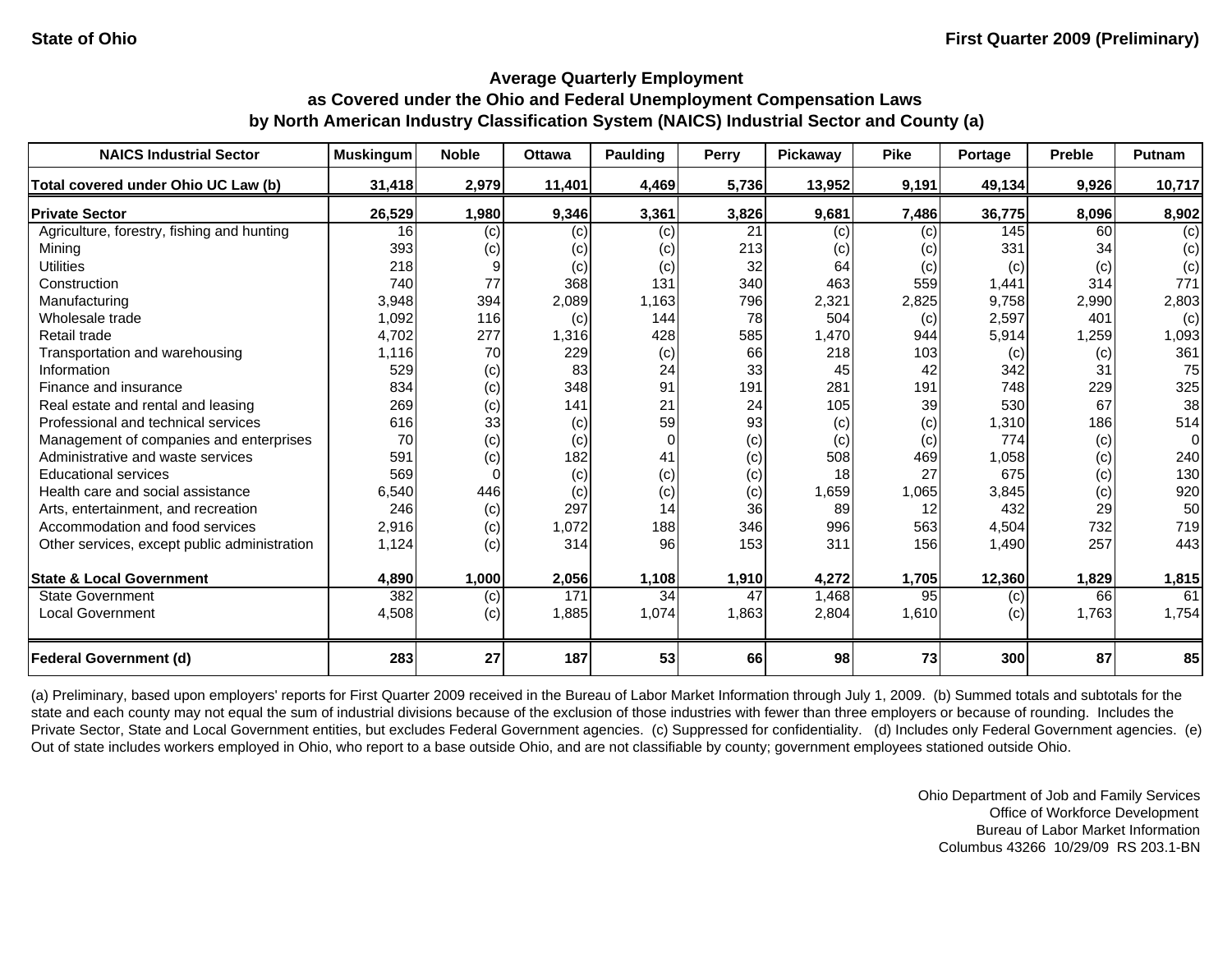| <b>NAICS Industrial Sector</b>               | <b>Richland</b> | <b>Ross</b> | <b>Sandusky</b> | <b>Scioto</b> | <b>Seneca</b> | <b>Shelby</b> | <b>Stark</b> | <b>Summit</b> | <b>Trumbull</b> | <b>Tuscarawas</b> |
|----------------------------------------------|-----------------|-------------|-----------------|---------------|---------------|---------------|--------------|---------------|-----------------|-------------------|
| Total covered under Ohio UC Law (b)          | 51,198          | 23,587      | 23,689          | 22,776        | 19,544        | 25,972        | 150,159      | 256,523       | 68,402          | 32,809            |
| <b>Private Sector</b>                        | 43,550          | 18,679      | 20,614          | 17,508        | 16,637        | 23,300        | 132,206      | 227,000       | 58,994          | 28,272            |
| Agriculture, forestry, fishing and hunting   | 86              | 46          | (c)             | 44            | 75            | (c)           | 156          | 92            | 52              | $\overline{117}$  |
| Mining                                       | 24              | 16          | (c)             | 15            | 86            | (c)           | 267          | 106           | 41              | 551               |
| <b>Utilities</b>                             | (c)             | 185         | 47              | 133           | 119           | (c)           | 510          | 1,325         | 175             | 64                |
| Construction                                 | 1,598           | 643         | 692             | 880           | 784           | 1,229         | 5,742        | 8,832         | 2,235           | 1,209             |
| Manufacturing                                | 10,150          | 3,369       | 7,793           | 1,679         | 4,378         | 11,084        | 25,762       | 30,615        | 11,782          | 7,017             |
| Wholesale trade                              | 1,849           | 485         | 504             | 311           | 614           | 1,573         | 5,874        | 13,349        | 2,195           | 1,253             |
| Retail trade                                 | 6,765           | 3,675       | 2.722           | 2,897         | 2,003         | 1,960         | 19,235       | 29,608        | 9,962           | 4,358             |
| Transportation and warehousing               | (c)             | 410         | 429             | 429           | 560           | (c)           | 2,549        | 7,670         | 2,051           | 800               |
| Information                                  | 1,030           | 386         | 162             | 246           | 265           | 179           | 1,881        | 3,876         | 581             | 417               |
| Finance and insurance                        | 1,160           | 494         | 490             | 510           | 538           | 365           | 5,998        | 8,711         | 1,576           | 753               |
| Real estate and rental and leasing           | 413             | 145         | 259             | 237           | 71            | 157           | 1,314        | 2,697         | 1,134           | 293               |
| Professional and technical services          | 1,090           | 412         | 416             | 573           | 366           | 363           | 4,534        | 13,150        | 1,538           | 881               |
| Management of companies and enterprises      | 103             | 255         | 222             | 59            | 281           | 0             | 1,650        | 14,060        | 731             | 107               |
| Administrative and waste services            | 3,270           | 791         | 592             | 339           | 806           | 1,121         | 7,015        | 17,257        | 3,653           | 1,148             |
| <b>Educational services</b>                  | 483             | 130         | (c)             | 234           | 1,004         | (c)           | 3,137        | 3,712         | 528             | 191               |
| Health care and social assistance            | 7,923           | 4,190       | (c)             | 6,055         | 2,540         | (c)           | 26,177       | 40,492        | 12,094          | 4,725             |
| Arts, entertainment, and recreation          | 587             | 142         | 168             | 95            | 128           | 50            | 1,346        | 3,057         | 503             | 183               |
| Accommodation and food services              | 4,345           | 2,400       | 2,002           | 2,267         | 1,347         | 1,428         | 13,332       | 20,174        | 6,026           | 3,044             |
| Other services, except public administration | 1,442           | 507         | 873             | 505           | 671           | 568           | 5,727        | 8,217         | 2,135           | 1,161             |
|                                              |                 |             |                 |               |               |               |              |               |                 |                   |
| <b>State &amp; Local Government</b>          | 7,649           | 4,908       | 3,075           | 5,268         | 2,907         | 2,672         | 17,953       | 29,524        | 9,408           | 4,537             |
| <b>State Government</b>                      | 1,525           | 1,593       | 112             | 1,872         | 467           | 294           | 1,506        | 5,233         | 785             | 422               |
| <b>Local Government</b>                      | 6,124           | 3,315       | 2,963           | 3,396         | 2,440         | 2,378         | 16,447       | 24,291        | 8,623           | 4,115             |
| <b>Federal Government (d)</b>                | 641             | 1,547       | 118             | 173           | 135           | 96            | 1,142        | 1,938         | 483             | 216               |

(a) Preliminary, based upon employers' reports for First Quarter 2009 received in the Bureau of Labor Market Information through July 1, 2009. (b) Summed totals and subtotals for the state and each county may not equal the sum of industrial divisions because of the exclusion of those industries with fewer than three employers or because of rounding. Includes the Private Sector, State and Local Government entities, but excludes Federal Government agencies. (c) Suppressed for confidentiality. (d) Includes only Federal Government agencies. (e) Out of state includes workers employed in Ohio, who report to a base outside Ohio, and are not classifiable by county; government employees stationed outside Ohio.